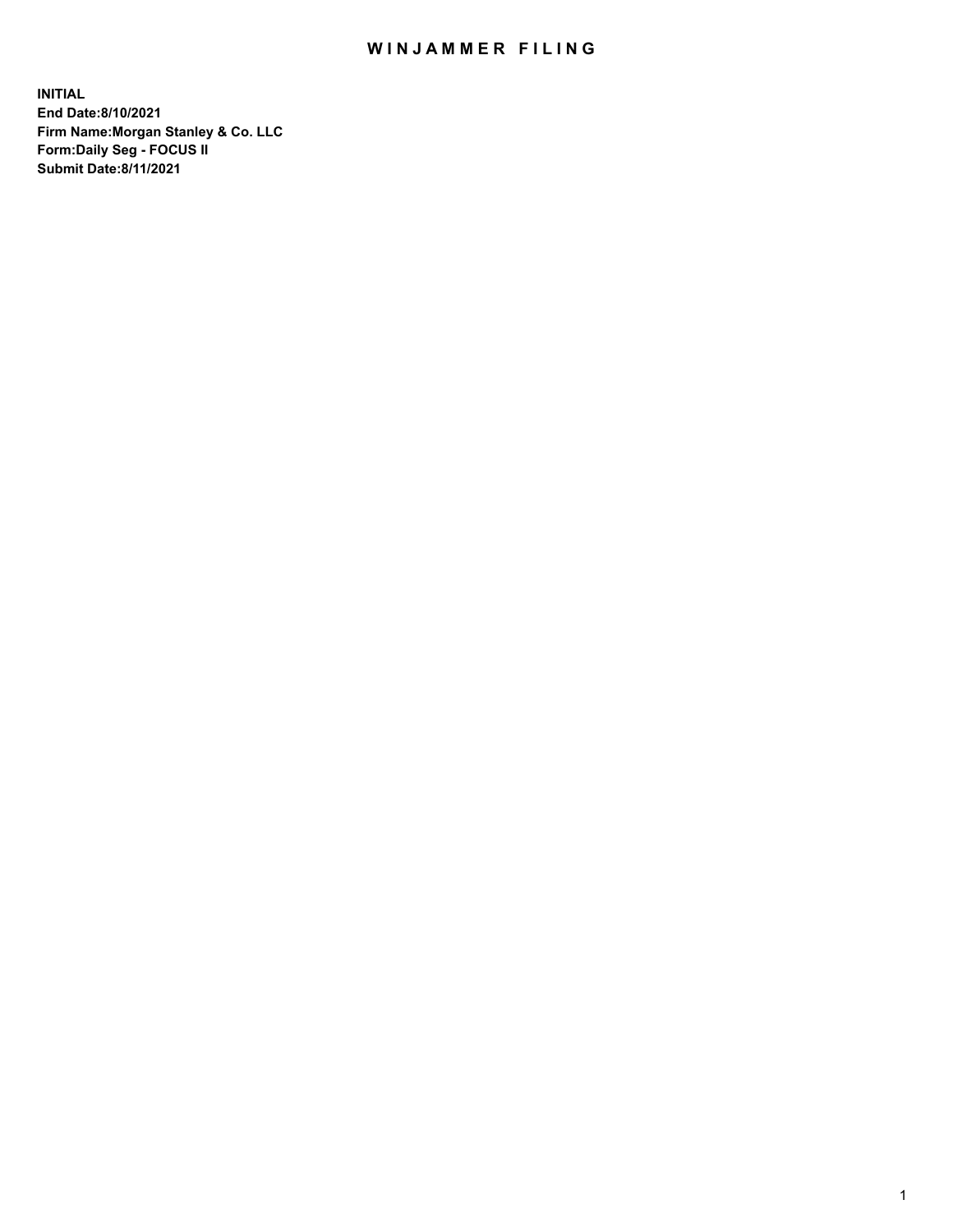**INITIAL End Date:8/10/2021 Firm Name:Morgan Stanley & Co. LLC Form:Daily Seg - FOCUS II Submit Date:8/11/2021 Daily Segregation - Cover Page**

| Name of Company                                                                                                                                                                                                                                                                                                                | Morgan Stanley & Co. LLC                                |
|--------------------------------------------------------------------------------------------------------------------------------------------------------------------------------------------------------------------------------------------------------------------------------------------------------------------------------|---------------------------------------------------------|
| <b>Contact Name</b>                                                                                                                                                                                                                                                                                                            | <b>Ikram Shah</b>                                       |
| <b>Contact Phone Number</b>                                                                                                                                                                                                                                                                                                    | 212-276-0963                                            |
| <b>Contact Email Address</b>                                                                                                                                                                                                                                                                                                   | Ikram.shah@morganstanley.com                            |
| FCM's Customer Segregated Funds Residual Interest Target (choose one):<br>a. Minimum dollar amount: ; or<br>b. Minimum percentage of customer segregated funds required:% ; or<br>c. Dollar amount range between: and; or<br>d. Percentage range of customer segregated funds required between:% and%.                         | 235,000,000<br><u>0</u><br>0 <sup>0</sup><br>00         |
| FCM's Customer Secured Amount Funds Residual Interest Target (choose one):<br>a. Minimum dollar amount: ; or<br>b. Minimum percentage of customer secured funds required:%; or<br>c. Dollar amount range between: and; or<br>d. Percentage range of customer secured funds required between:% and%.                            | 140,000,000<br><u>0</u><br><u>0 0</u><br>0 <sub>0</sub> |
| FCM's Cleared Swaps Customer Collateral Residual Interest Target (choose one):<br>a. Minimum dollar amount: ; or<br>b. Minimum percentage of cleared swaps customer collateral required:% ; or<br>c. Dollar amount range between: and; or<br>d. Percentage range of cleared swaps customer collateral required between:% and%. | 92,000,000<br><u>0</u><br><u>00</u><br>0 <sub>0</sub>   |

Attach supporting documents CH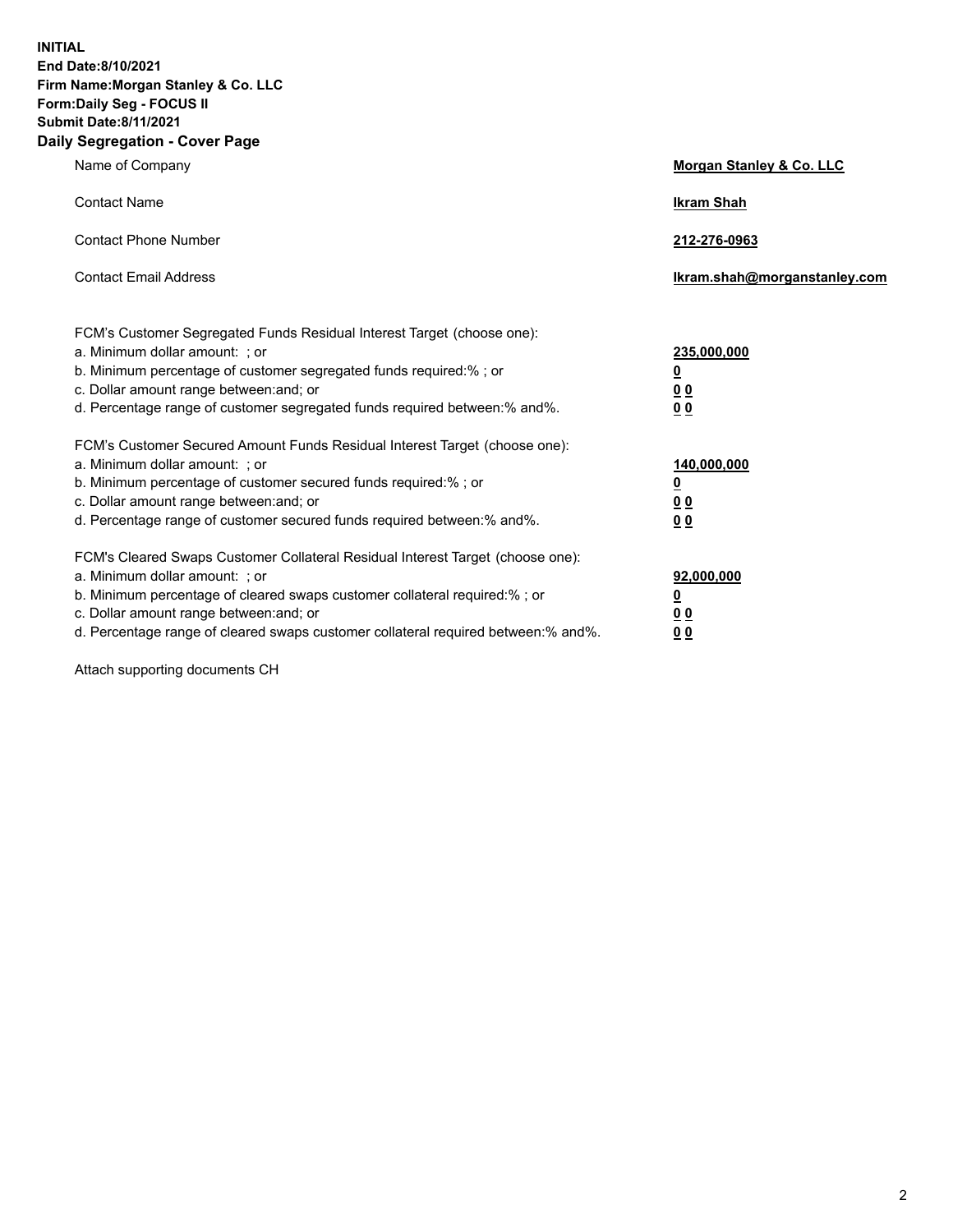## **INITIAL End Date:8/10/2021 Firm Name:Morgan Stanley & Co. LLC Form:Daily Seg - FOCUS II Submit Date:8/11/2021**

## **Daily Segregation - Secured Amounts**

|    | Foreign Futures and Foreign Options Secured Amounts                                                        |                                   |
|----|------------------------------------------------------------------------------------------------------------|-----------------------------------|
|    | Amount required to be set aside pursuant to law, rule or regulation of a foreign                           | $0$ [7305]                        |
|    | government or a rule of a self-regulatory organization authorized thereunder                               |                                   |
| 1. | Net ledger balance - Foreign Futures and Foreign Option Trading - All Customers                            |                                   |
|    | A. Cash                                                                                                    | 4,646,126,512 [7315]              |
|    | B. Securities (at market)                                                                                  | 2,054,257,023 [7317]              |
| 2. | Net unrealized profit (loss) in open futures contracts traded on a foreign board of trade                  | 1,094,334,799 [7325]              |
| 3. | Exchange traded options                                                                                    |                                   |
|    | a. Market value of open option contracts purchased on a foreign board of trade                             | 48,550,144 [7335]                 |
|    | b. Market value of open contracts granted (sold) on a foreign board of trade                               | -23,232,384 [7337]                |
| 4. | Net equity (deficit) (add lines 1.2. and 3.)                                                               | 7,820,036,094 [7345]              |
| 5. | Account liquidating to a deficit and account with a debit balances - gross amount                          | 26,649,361 [7351]                 |
|    | Less: amount offset by customer owned securities                                                           | -25,780,817 [7352] 868,544 [7354] |
| 6. | Amount required to be set aside as the secured amount - Net Liquidating Equity                             | 7,820,904,638 [7355]              |
|    | Method (add lines 4 and 5)                                                                                 |                                   |
| 7. | Greater of amount required to be set aside pursuant to foreign jurisdiction (above) or line                | 7,820,904,638 [7360]              |
|    | 6.                                                                                                         |                                   |
|    | <b>FUNDS DEPOSITED IN SEPARATE REGULATION 30.7 ACCOUNTS</b>                                                |                                   |
| 1. | Cash in banks                                                                                              |                                   |
|    | A. Banks located in the United States                                                                      | 395,081,031 [7500]                |
|    | B. Other banks qualified under Regulation 30.7                                                             | 246,199,064 [7520] 641,280,095    |
|    |                                                                                                            | [7530]                            |
| 2. | Securities                                                                                                 |                                   |
|    | A. In safekeeping with banks located in the United States                                                  | 641,935,069 [7540]                |
|    | B. In safekeeping with other banks qualified under Regulation 30.7                                         | 57,754,597 [7560] 699,689,666     |
|    |                                                                                                            | [7570]                            |
| 3. | Equities with registered futures commission merchants                                                      |                                   |
|    | A. Cash                                                                                                    | 13,976,397 [7580]                 |
|    | <b>B.</b> Securities                                                                                       | $0$ [7590]                        |
|    | C. Unrealized gain (loss) on open futures contracts                                                        | -543,693 [7600]                   |
|    | D. Value of long option contracts                                                                          | $0$ [7610]                        |
|    | E. Value of short option contracts                                                                         | 0 [7615] 13,432,704 [7620]        |
| 4. | Amounts held by clearing organizations of foreign boards of trade                                          |                                   |
|    | A. Cash                                                                                                    |                                   |
|    | <b>B.</b> Securities                                                                                       | $0$ [7640]                        |
|    |                                                                                                            | $0$ [7650]                        |
|    | C. Amount due to (from) clearing organization - daily variation                                            | $0$ [7660]                        |
|    | D. Value of long option contracts                                                                          | $0$ [7670]                        |
| 5. | E. Value of short option contracts                                                                         | 0 [7675] 0 [7680]                 |
|    | Amounts held by members of foreign boards of trade                                                         |                                   |
|    | A. Cash                                                                                                    | 4,221,842,616 [7700]              |
|    | <b>B.</b> Securities                                                                                       | 1,354,567,357 [7710]              |
|    | C. Unrealized gain (loss) on open futures contracts                                                        | 1,094,878,492 [7720]              |
|    | D. Value of long option contracts                                                                          | 48,550,144 [7730]                 |
|    | E. Value of short option contracts                                                                         | -23,232,384 [7735] 6,696,606,225  |
|    |                                                                                                            | [7740]                            |
| 6. | Amounts with other depositories designated by a foreign board of trade                                     | $0$ [7760]                        |
| 7. | Segregated funds on hand                                                                                   | $0$ [7765]                        |
| 8. | Total funds in separate section 30.7 accounts                                                              | 8,051,008,690 [7770]              |
| 9. | Excess (deficiency) Set Aside for Secured Amount (subtract line 7 Secured Statement<br>Page 1 from Line 8) | 230,104,052 [7380]                |
|    |                                                                                                            |                                   |

- 10. Management Target Amount for Excess funds in separate section 30.7 accounts **140,000,000** [7780]
- 11. Excess (deficiency) funds in separate 30.7 accounts over (under) Management Target 90,104,052 [7785]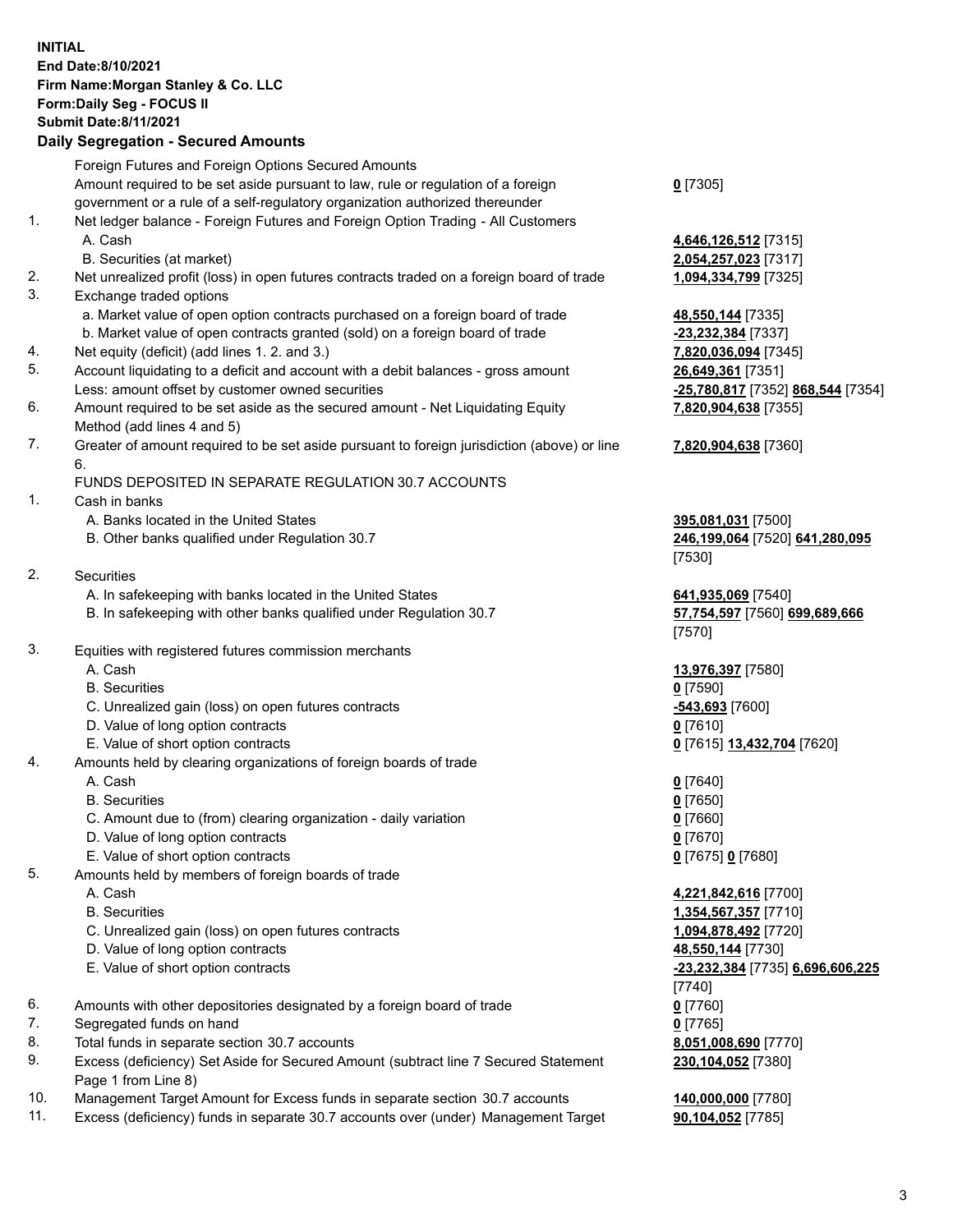**INITIAL End Date:8/10/2021 Firm Name:Morgan Stanley & Co. LLC Form:Daily Seg - FOCUS II Submit Date:8/11/2021 Daily Segregation - Segregation Statement** SEGREGATION REQUIREMENTS(Section 4d(2) of the CEAct) 1. Net ledger balance A. Cash **13,531,048,767** [7010] B. Securities (at market) **7,534,871,863** [7020] 2. Net unrealized profit (loss) in open futures contracts traded on a contract market **3,265,002,373** [7030] 3. Exchange traded options A. Add market value of open option contracts purchased on a contract market **1,072,449,886** [7032] B. Deduct market value of open option contracts granted (sold) on a contract market **-615,374,740** [7033] 4. Net equity (deficit) (add lines 1, 2 and 3) **24,787,998,149** [7040] 5. Accounts liquidating to a deficit and accounts with debit balances - gross amount **204,656,596** [7045] Less: amount offset by customer securities **-204,200,367** [7047] **456,229** [7050] 6. Amount required to be segregated (add lines 4 and 5) **24,788,454,378** [7060] FUNDS IN SEGREGATED ACCOUNTS 7. Deposited in segregated funds bank accounts A. Cash **3,012,530,060** [7070] B. Securities representing investments of customers' funds (at market) **0** [7080] C. Securities held for particular customers or option customers in lieu of cash (at market) **2,600,822,919** [7090] 8. Margins on deposit with derivatives clearing organizations of contract markets A. Cash **14,214,169,640** [7100] B. Securities representing investments of customers' funds (at market) **0** [7110] C. Securities held for particular customers or option customers in lieu of cash (at market) **4,788,735,102** [7120] 9. Net settlement from (to) derivatives clearing organizations of contract markets **-54,950,060** [7130] 10. Exchange traded options A. Value of open long option contracts **1,072,449,886** [7132] B. Value of open short option contracts **-615,374,740** [7133] 11. Net equities with other FCMs A. Net liquidating equity **10,459,092** [7140] B. Securities representing investments of customers' funds (at market) **0** [7160] C. Securities held for particular customers or option customers in lieu of cash (at market) **0** [7170] 12. Segregated funds on hand **145,313,842** [7150] 13. Total amount in segregation (add lines 7 through 12) **25,174,155,741** [7180] 14. Excess (deficiency) funds in segregation (subtract line 6 from line 13) **385,701,363** [7190] 15. Management Target Amount for Excess funds in segregation **235,000,000** [7194]

16. Excess (deficiency) funds in segregation over (under) Management Target Amount Excess

**150,701,363** [7198]